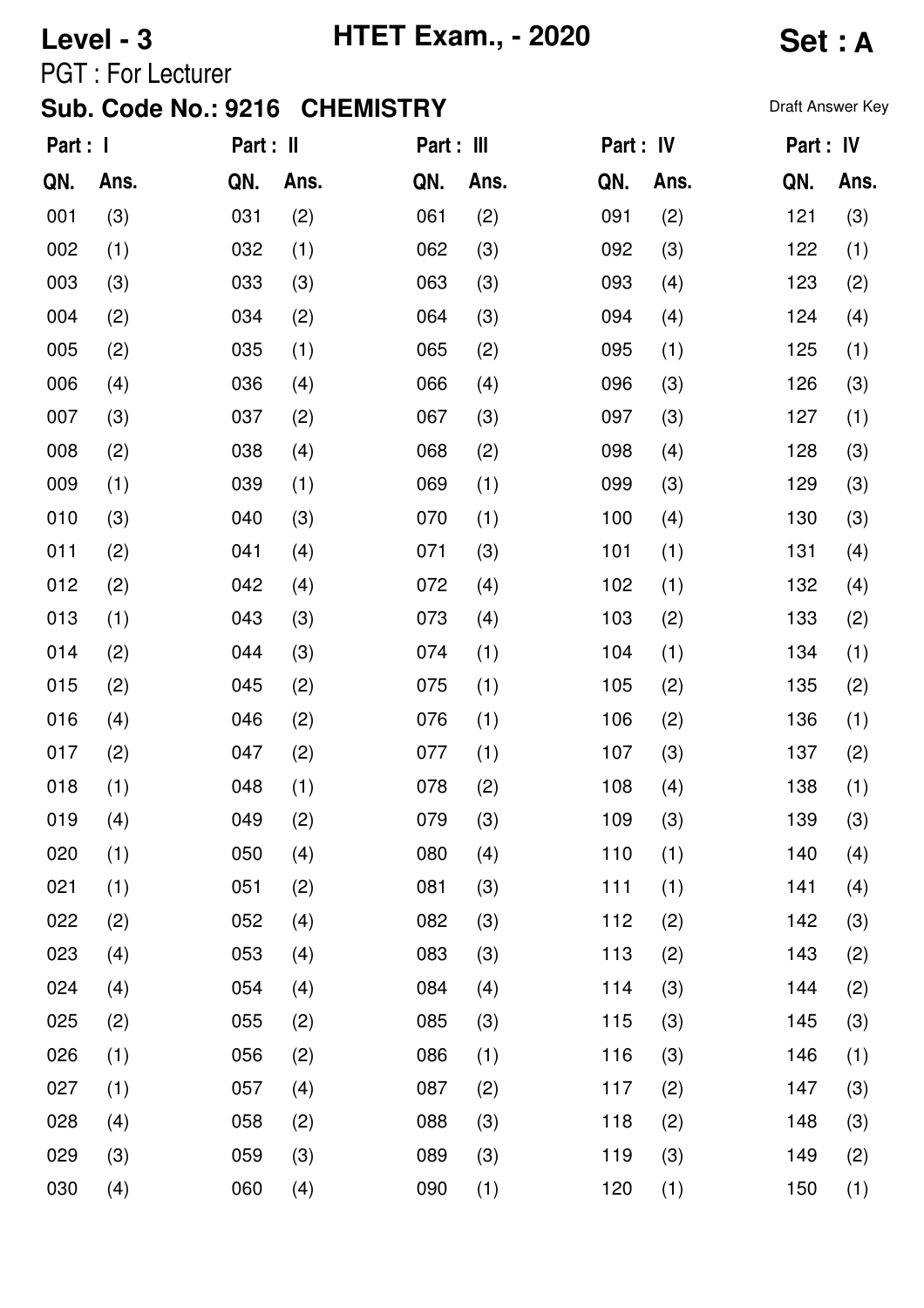# **Level - 3 HTET Exam., - 2020 Set : B**

PGT : For Lecturer

| Part : I |      | Part : II |      | Part : III |      | Part : IV |      | Part : IV |      |
|----------|------|-----------|------|------------|------|-----------|------|-----------|------|
| QN.      | Ans. | QN.       | Ans. | QN.        | Ans. | QN.       | Ans. | QN.       | Ans. |
| 001      | (4)  | 031       | (3)  | 061        | (4)  | 091       | (2)  | 121       | (3)  |
| 002      | (2)  | 032       | (2)  | 062        | (2)  | 092       | (3)  | 122       | (2)  |
| 003      | (4)  | 033       | (4)  | 063        | (1)  | 093       | (4)  | 123       | (2)  |
| 004      | (1)  | 034       | (4)  | 064        | (3)  | 094       | (4)  | 124       | (4)  |
| 005      | (4)  | 035       | (3)  | 065        | (1)  | 095       | (1)  | 125       | (3)  |
| 006      | (1)  | 036       | (4)  | 066        | (2)  | 096       | (3)  | 126       | (3)  |
| 007      | (1)  | 037       | (2)  | 067        | (1)  | 097       | (3)  | 127       | (2)  |
| 008      | (2)  | 038       | (1)  | 068        | (2)  | 098       | (3)  | 128       | (3)  |
| 009      | (4)  | 039       | (4)  | 069        | (1)  | 099       | (2)  | 129       | (3)  |
| 010      | (4)  | 040       | (3)  | 070        | (3)  | 100       | (2)  | 130       | (2)  |
| 011      | (4)  | 041       | (2)  | 071        | (4)  | 101       | (1)  | 131       | (4)  |
| 012      | (1)  | 042       | (1)  | 072        | (3)  | 102       | (2)  | 132       | (1)  |
| 013      | (3)  | 043       | (3)  | 073        | (3)  | 103       | (1)  | 133       | (3)  |
| 014      | (1)  | 044       | (1)  | 074        | (3)  | 104       | (2)  | 134       | (1)  |
| 015      | (4)  | 045       | (2)  | 075        | (1)  | 105       | (3)  | 135       | (2)  |
| 016      | (2)  | 046       | (4)  | 076        | (1)  | 106       | (2)  | 136       | (1)  |
| 017      | (3)  | 047       | (4)  | 077        | (4)  | 107       | (4)  | 137       | (3)  |
| 018      | (3)  | 048       | (2)  | 078        | (3)  | 108       | (1)  | 138       | (4)  |
| 019      | (3)  | 049       | (4)  | 079        | (2)  | 109       | (2)  | 139       | (2)  |
| 020      | (2)  | 050       | (3)  | 080        | (4)  | 110       | (2)  | 140       | (1)  |
| 021      | (2)  | 051       | (2)  | 081        | (2)  | 111       | (3)  | 141       | (2)  |
| 022      | (3)  | 052       | (2)  | 082        | (1)  | 112       | (4)  | 142       | (3)  |
| 023      | (1)  | 053       | (2)  | 083        | (3)  | 113       | (3)  | 143       | (1)  |
| 024      | (2)  | 054       | (1)  | 084        | (1)  | 114       | (3)  | 144       | (4)  |
| 025      | (1)  | 055       | (2)  | 085        | (4)  | 115       | (4)  | 145       | (1)  |
| 026      | (2)  | 056       | (4)  | 086        | (3)  | 116       | (1)  | 146       | (1)  |
| 027      | (2)  | 057       | (2)  | 087        | (3)  | 117       | (3)  | 147       | (1)  |
| 028      | (2)  | 058       | (4)  | 088        | (3)  | 118       | (3)  | 148       | (3)  |
| 029      | (2)  | 059       | (2)  | 089        | (3)  | 119       | (3)  | 149       | (4)  |
| 030      | (1)  | 060       | (4)  | 090        | (3)  | 120       | (1)  | 150       | (1)  |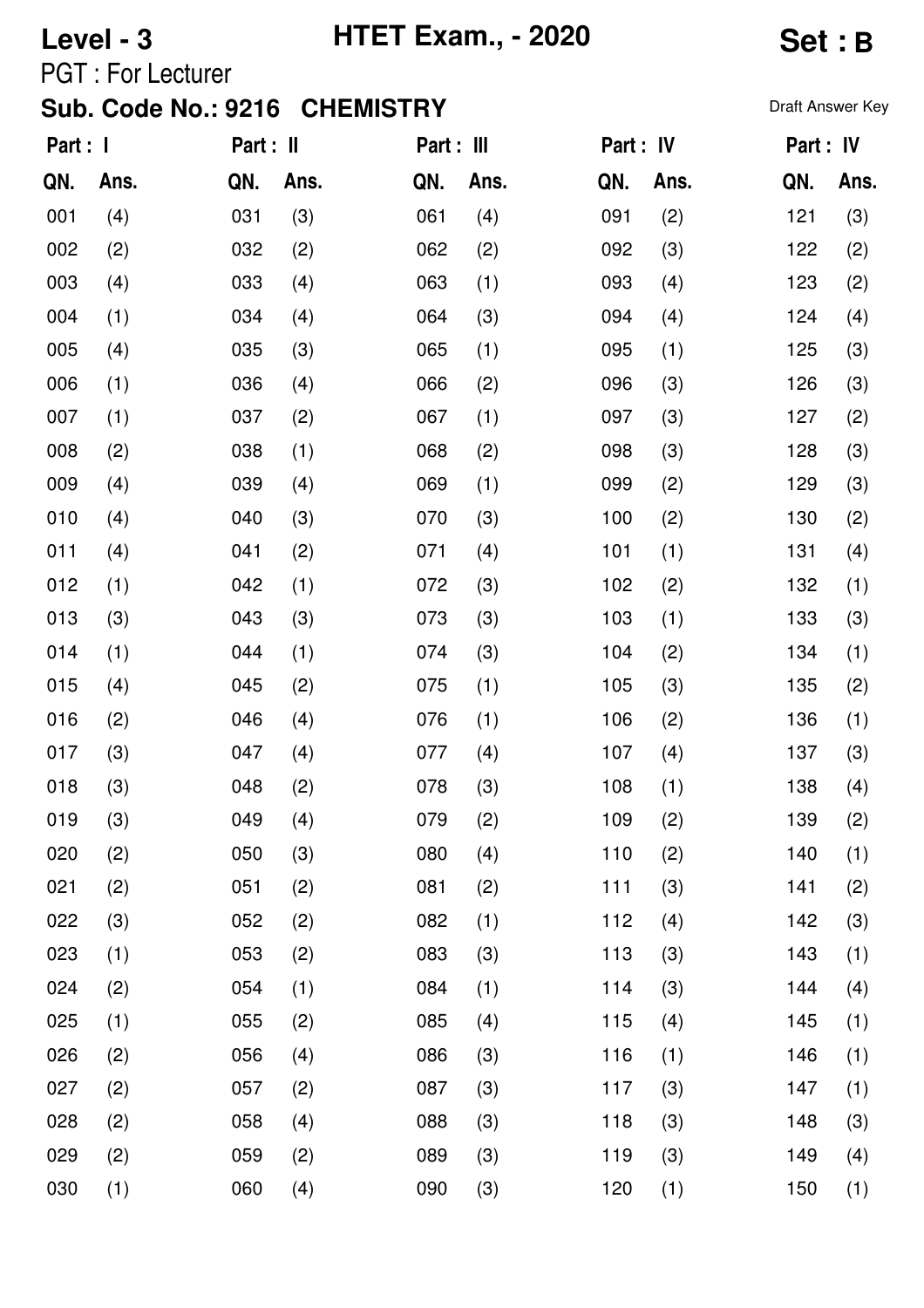**Level - 3 HTET Exam., - 2020 Set : C**

PGT : For Lecturer

| Part : I |      | Part : II |      | Part : III |      | Part : IV |      | Part : IV |      |
|----------|------|-----------|------|------------|------|-----------|------|-----------|------|
| QN.      | Ans. | QN.       | Ans. | QN.        | Ans. | QN.       | Ans. | QN.       | Ans. |
| 001      | (1)  | 031       | (4)  | 061        | (3)  | 091       | (3)  | 121       | (2)  |
| 002      | (4)  | 032       | (4)  | 062        | (3)  | 092       | (1)  | 122       | (1)  |
| 003      | (2)  | 033       | (2)  | 063        | (1)  | 093       | (2)  | 123       | (2)  |
| 004      | (3)  | 034       | (3)  | 064        | (3)  | 094       | (3)  | 124       | (4)  |
| 005      | (1)  | 035       | (1)  | 065        | (2)  | 095       | (3)  | 125       | (2)  |
| 006      | (3)  | 036       | (2)  | 066        | (2)  | 096       | (1)  | 126       | (1)  |
| 007      | (1)  | 037       | (1)  | 067        | (4)  | 097       | (4)  | 127       | (3)  |
| 008      | (2)  | 038       | (1)  | 068        | (1)  | 098       | (1)  | 128       | (4)  |
| 009      | (2)  | 039       | (3)  | 069        | (1)  | 099       | (2)  | 129       | (1)  |
| 010      | (1)  | 040       | (2)  | 070        | (3)  | 100       | (1)  | 130       | (3)  |
| 011      | (3)  | 041       | (4)  | 071        | (1)  | 101       | (2)  | 131       | (3)  |
| 012      | (4)  | 042       | (3)  | 072        | (3)  | 102       | (3)  | 132       | (3)  |
| 013      | (3)  | 043       | (4)  | 073        | (1)  | 103       | (3)  | 133       | (1)  |
| 014      | (4)  | 044       | (2)  | 074        | (4)  | 104       | (3)  | 134       | (4)  |
| 015      | (2)  | 045       | (3)  | 075        | (2)  | 105       | (1)  | 135       | (1)  |
| 016      | (4)  | 046       | (4)  | 076        | (4)  | 106       | (4)  | 136       | (2)  |
| 017      | (2)  | 047       | (2)  | 077        | (4)  | 107       | (4)  | 137       | (2)  |
| 018      | (4)  | 048       | (1)  | 078        | (1)  | 108       | (2)  | 138       | (1)  |
| 019      | (2)  | 049       | (2)  | 079        | (3)  | 109       | (2)  | 139       | (3)  |
| 020      | (1)  | 050       | (2)  | 080        | (2)  | 110       | (3)  | 140       | (3)  |
| 021      | (1)  | 051       | (4)  | 081        | (3)  | 111       | (4)  | 141       | (1)  |
| 022      | (4)  | 052       | (2)  | 082        | (3)  | 112       | (2)  | 142       | (2)  |
| 023      | (2)  | 053       | (2)  | 083        | (1)  | 113       | (4)  | 143       | (2)  |
| 024      | (2)  | 054       | (2)  | 084        | (3)  | 114       | (3)  | 144       | (3)  |
| 025      | (3)  | 055       | (4)  | 085        | (3)  | 115       | (3)  | 145       | (1)  |
| 026      | (4)  | 056       | (4)  | 086        | (4)  | 116       | (3)  | 146       | (4)  |
| 027      | (2)  | 057       | (4)  | 087        | (1)  | 117       | (3)  | 147       | (1)  |
| 028      | (1)  | 058       | (2)  | 088        | (3)  | 118       | (2)  | 148       | (3)  |
| 029      | (1)  | 059       | (4)  | 089        | (2)  | 119       | (1)  | 149       | (4)  |
| 030      | (2)  | 060       | (3)  | 090        | (3)  | 120       | (2)  | 150       | (3)  |